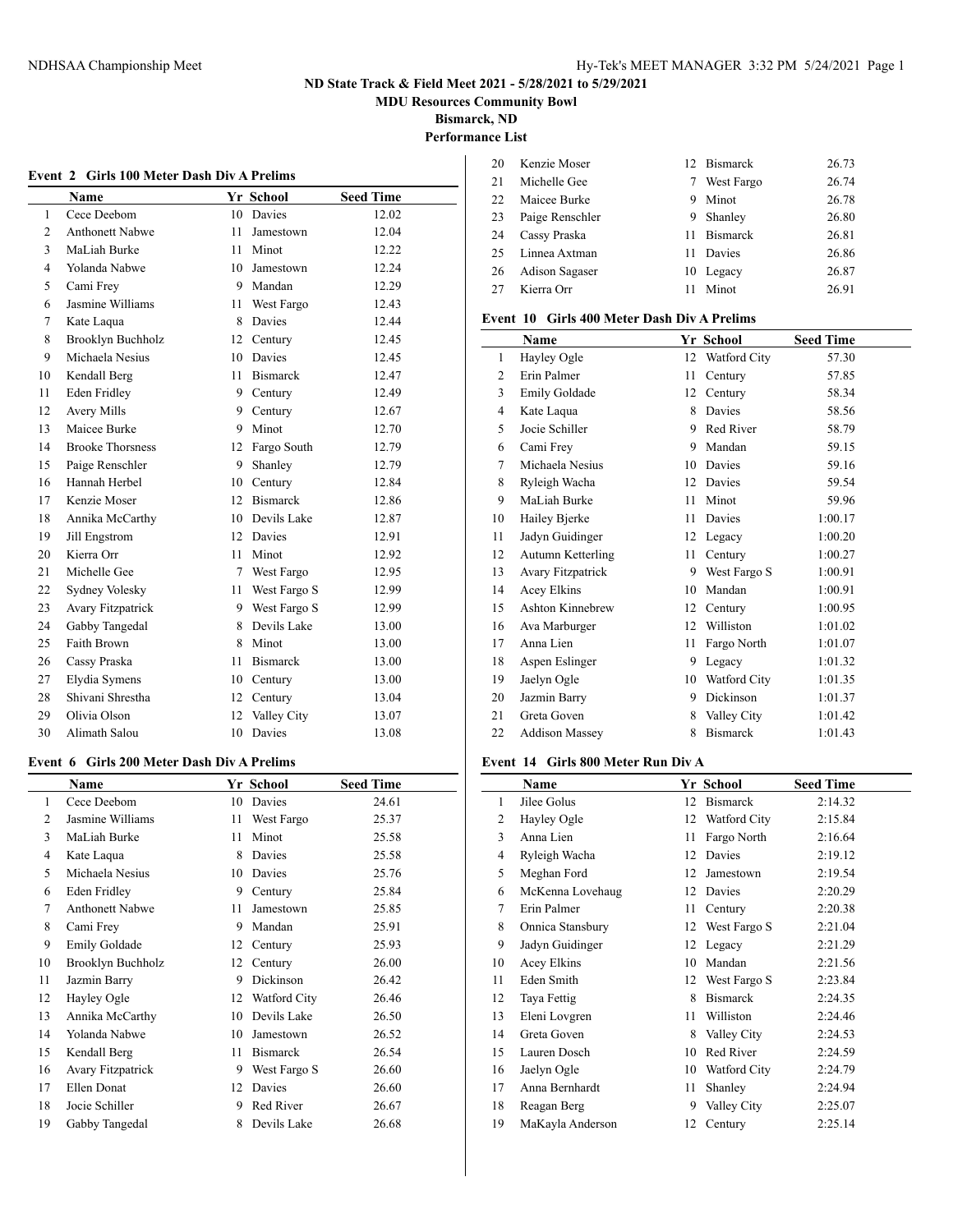**MDU Resources Community Bowl**

**Bismarck, ND**

# **Performance List**

#### **Event 14 ...(Girls 800 Meter Run Div A)**

|    | <b>Name</b>   | Yr School | <b>Seed Time</b> |
|----|---------------|-----------|------------------|
| 20 | Hailey Bjerke | 11 Davies | 2:26.05          |
|    |               |           |                  |

#### **Event 18 Girls 1600 Meter Run Div A**

|              | Name                  |                 | Yr School          | <b>Seed Time</b> |  |  |  |
|--------------|-----------------------|-----------------|--------------------|------------------|--|--|--|
| $\mathbf{1}$ | Meghan Ford           | 12              | Jamestown          | 4:57.23          |  |  |  |
| 2            | Jilee Golus           | 12              | <b>Bismarck</b>    | 5:03.55          |  |  |  |
| 3            | Jaelyn Ogle           |                 | 10 Watford City    | 5:13.72          |  |  |  |
| 4            | Eleni Lovgren         | 11              | Williston          | 5:13.73          |  |  |  |
| 5            | Onnica Stansbury      | 12              | West Fargo S       | 5:14.59          |  |  |  |
| 6            | Hayley Ogle           |                 | 12 Watford City    | 5:15.95          |  |  |  |
| 7            | Acey Elkins           |                 | 10 Mandan          | 5:16.89          |  |  |  |
| 8            | Anna Lien             | 11              | Fargo North        | 5:21.45          |  |  |  |
| 9            | Elle Sondag           | 11              | Fargo North        | 5:21.66          |  |  |  |
| 10           | Jadyn Guidinger       | 12              | Legacy             | 5:22.07          |  |  |  |
| 11           | Lauren Dosch          | 10              | Red River          | 5:22.25          |  |  |  |
| 12           | Anna Bernhardt        | 11              | Shanley            | 5:22.68          |  |  |  |
| 13           | Marie Derenne         | 10              | <b>Grand Forks</b> | 5:23.54          |  |  |  |
| 14           | Gracia Larsen-Schmidt |                 | 12 Red River       | 5:24.64          |  |  |  |
| 15           | Brooklyn Herrick      | $7\overline{ }$ | West Fargo S       | 5:25.07          |  |  |  |
| 16           | Mya Mannausau         | 8               | Red River          | 5:25.33          |  |  |  |
| 17           | McKenna Lovehaug      | 12              | Davies             | 5:25.77          |  |  |  |
| 18           | Claire Hynek          |                 | 9 Grand Forks      | 5:26.61          |  |  |  |
| 19           | Reagan Berg           |                 | 9 Valley City      | 5:27.34          |  |  |  |
| 20           | Taya Fettig           | 8               | <b>Bismarck</b>    | 5:27.40          |  |  |  |
| 21           | Bayla Weigel          | 9               | <b>Bismarck</b>    | 5:27.41          |  |  |  |
| 22           | Greta Goven           | 8               | Valley City        | 5:27.68          |  |  |  |
| 23           | Jordan Knudsvig       |                 | 10 West Fargo      | 5:28.18          |  |  |  |
| 24           | Olivia Heilman        | 9               | West Fargo S       | 5:28.36          |  |  |  |
| 25           | Campbell Dorsey       | 11              | Red River          | 5:28.57          |  |  |  |
| 26           | <b>Trinity Jessen</b> | 10              | Minot              | 5:29.24          |  |  |  |
| 27           | Clare Boldingh        |                 | 12 West Fargo      | 5:40.80          |  |  |  |
| 28           | Cierra Bornemann      | 9               | Davies             | 5:42.11          |  |  |  |
| 29           | Brooklyn Champagne    | 10              | Fargo North        | 5:42.33          |  |  |  |

#### **Event 22 Girls 3200 Meter Run Div A**

 $\overline{a}$ 

|    | Name                  |    | Yr School       | <b>Seed Time</b> |
|----|-----------------------|----|-----------------|------------------|
| 1  | Meghan Ford           | 12 | Jamestown       | 10:38.90         |
| 2  | Onnica Stansbury      | 12 | West Fargo S    | 11:19.66         |
| 3  | Jaelyn Ogle           | 10 | Watford City    | 11:28.73         |
| 4  | Jilee Golus           | 12 | <b>Bismarck</b> | 11:29.30         |
| 5  | Anna Bernhardt        | 11 | Shanley         | 11:39.50         |
| 6  | Eleni Lovgren         | 11 | Williston       | 11:41.12         |
| 7  | Bayla Weigel          | 9  | <b>Bismarck</b> | 11:41.47         |
| 8  | Gracia Larsen-Schmidt | 12 | Red River       | 11:49.22         |
| 9  | Elle Sondag           | 11 | Fargo North     | 11:50.92         |
| 10 | <b>Trinity Jessen</b> | 10 | Minot           | 11:52.04         |
| 11 | Jordan Knudsvig       | 10 | West Fargo      | 11:54.37         |
| 12 | Jadyn Guidinger       | 12 | Legacy          | 11:55.86         |
| 13 | Acey Elkins           | 10 | Mandan          | 11:57.15         |
| 14 | Clare Boldingh        | 12 | West Fargo      | 11:57.86         |
| 15 | Brooklyn Herrick      | 7  | West Fargo S    | 11:59.74         |
| 16 | Lauren Dosch          | 10 | Red River       | 12:03.69         |
| 17 | Reagan Berg           | 9  | Valley City     | 12:04.32         |

| -18 | Kaelyn Berg      | 11 West Fargo  | 12:04.56 |
|-----|------------------|----------------|----------|
| -19 | Katie Olson      | 7 Watford City | 12:12.82 |
| 20  | Brooklyn Nygaard | 7 Jamestown    | 12:17.38 |
| 21  | Scout Ulrickson  | 7 Minot        | 12:20.69 |
| 22  | Dalila Sharp     | 9 Bismarck     | 12:22.83 |

### **Event 25 Girls 100 Meter Hurdles Div A Prelims**

|    | Yr School<br>Name  |    |                 | <b>Seed Time</b> |
|----|--------------------|----|-----------------|------------------|
| 1  | Cece Deebom        | 10 | Davies          | 14.88            |
| 2  | Morgan Sheldon     | 11 | Mandan          | 15.19            |
| 3  | Jada Bell          | 12 | Davies          | 15.33            |
| 4  | Anna Rader         | 11 | Century         | 15.39            |
| 5  | Annie Dennis       | 12 | Watford City    | 15.97            |
| 6  | Hope Stein         | 11 | Century         | 15.97            |
| 7  | Linnea Axtman      | 11 | Davies          | 16.04            |
| 8  | Samantha Gustafson | 10 | West Fargo      | 16.13            |
| 9  | Erin McLean        | 8  | Minot           | 16.49            |
| 10 | Elyse Gulsvig      | 10 | Davies          | 16.50            |
| 11 | Shri Patel         | 12 | Red River       | 16.54            |
| 12 | Cayla Sailer       | 9  | Davies          | 16.57            |
| 13 | Lauren Swanson     | 9  | Red River       | 16.64            |
| 14 | Maddie Deics       | 11 | Legacy          | 16.72            |
| 15 | Joanne Lee         | 10 | Legacy          | 16.74            |
| 16 | Amy Stringer       | 11 | <b>Bismarck</b> | 16.75            |
| 17 | Hailey Markel      | 9  | Mandan          | 16.80            |
| 18 | Elvinell Fofanah   | 11 | West Fargo      | 16.84            |

## **Event 30 Girls 300 Meter Hurdles Div A Prelims**

|    | Name                     |    | Yr School          | <b>Seed Time</b> |
|----|--------------------------|----|--------------------|------------------|
| 1  | Emily Goldade            |    | 12 Century         | 43.89            |
| 2  | Kate Laqua               | 8  | Davies             | 45.25            |
| 3  | Cece Deebom              | 10 | Davies             | 46.41            |
| 4  | Samantha Gustafson       | 10 | West Fargo         | 46.75            |
| 5  | Kyley Barnett            | 12 | Watford City       | 46.93            |
| 6  | Julia Skari              | 8  | Jamestown          | 47.01            |
| 7  | Morgan Sheldon           | 11 | Mandan             | 47.07            |
| 8  | Shri Patel               | 12 | Red River          | 47.14            |
| 9  | Zoie Austin              | 8  | Century            | 47.25            |
| 10 | <b>Ashton Kinnebrew</b>  | 12 | Century            | 47.84            |
| 11 | Anna Rader               | 11 | Century            | 47.88            |
| 12 | Ashton Safranski         | 9  | Davies             | 47.89            |
| 13 | Hailey Markel            | 9  | Mandan             | 47.93            |
| 14 | Jada Bell                | 12 | Davies             | 48.10            |
| 15 | Madison Spacher          | 11 | Watford City       | 48.17            |
| 16 | <b>Bernadette Belzer</b> | 10 | Jamestown          | 48.77            |
| 17 | Aspen Eslinger           | 9  | Legacy             | 48.82            |
| 18 | Hannah Hynek             | 11 | <b>Grand Forks</b> | 49.47            |

#### **Event 34 Girls 4x100 Meter Relay Div A Prelims**

|   | Team            | Relay | <b>Seed Time</b> |
|---|-----------------|-------|------------------|
|   | Davies          | А     | 49.45            |
| 2 | Century         | А     | 49.52            |
| 3 | <b>Bismarck</b> | А     | 50.09            |
| 4 | Jamestown       | А     | 50.34            |
|   | Minot           | А     | 50.40            |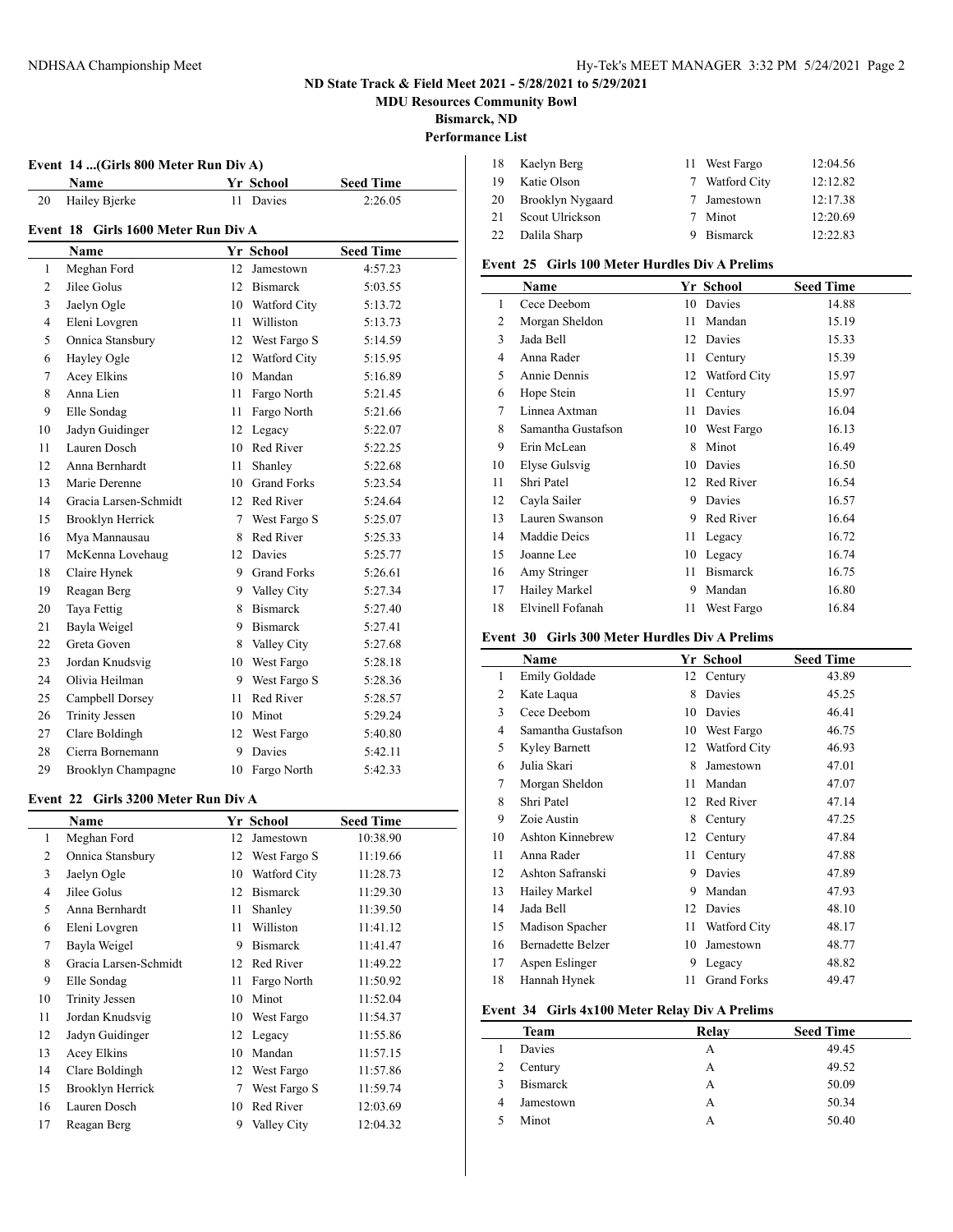**MDU Resources Community Bowl**

**Bismarck, ND**

**Performance List**

#### **Event 34 ...(Girls 4x100 Meter Relay Div A Prelims)**

|    | <b>Team</b>        | Relav | <b>Seed Time</b> |
|----|--------------------|-------|------------------|
| 6  | West Fargo         | А     | 50.47            |
| 7  | West Fargo S       | А     | 51.24            |
| 8  | Shanley            | А     | 51.27            |
| 9  | Mandan             | A     | 51.76            |
| 10 | Legacy             | А     | 51.79            |
| 11 | Fargo South        | А     | 51.92            |
| 12 | Dickinson          | А     | 52.11            |
| 13 | Valley City        | А     | 52.20            |
| 14 | Devils Lake        | А     | 52.25            |
| 15 | Watford City       | A     | 52.26            |
| 16 | <b>Grand Forks</b> | A     | 52.63            |
| 17 | Fargo North        | А     | 52.68            |

### **Event 38 Girls 4x200 Meter Relay Div A Prelims**

|                | Team            | Relav | <b>Seed Time</b> |
|----------------|-----------------|-------|------------------|
| $\mathbf{1}$   | Davies          | A     | 1:42.77          |
| 2              | Century         | A     | 1:43.62          |
| 3              | Dickinson       | A     | 1:46.78          |
| $\overline{4}$ | West Fargo S    | A     | 1:47.27          |
| 5              | Minot           | A     | 1:47.65          |
| 6              | <b>Bismarck</b> | A     | 1:47.74          |
| 7              | Legacy          | A     | 1:48.39          |
| 8              | Shanley         | A     | 1:48.55          |
| 9              | Jamestown       | A     | 1:48.56          |
| 10             | West Fargo      | A     | 1:48.62          |
| 11             | Red River       | A     | 1:48.63          |
| 12             | Watford City    | A     | 1:49.99          |
| 13             | Mandan          | A     | 1:50.23          |
| 14             | Fargo North     | A     | 1:50.62          |
| 15             | Williston       | A     | 1:50.95          |
| 16             | St. Mary's      | A     | 1:50.96          |
| 17             | Devils Lake     | A     | 1:51.01          |
| 18             | Fargo South     | A     | 1:52.07          |

## **Event 42 Girls 4x400 Meter Relay Div A**

|    | <b>Team</b>     | Relay | <b>Seed Time</b> |
|----|-----------------|-------|------------------|
| 1  | Century         | А     | 3:58.75          |
| 2  | Davies          | A     | 4:03.12          |
| 3  | Watford City    | A     | 4:04.49          |
| 4  | Mandan          | A     | 4:10.53          |
| 5  | <b>Bismarck</b> | A     | 4:10.80          |
| 6  | Dickinson       | A     | 4:10.90          |
| 7  | West Fargo S    | A     | 4:12.08          |
| 8  | West Fargo      | A     | 4:12.52          |
| 9  | Fargo North     | A     | 4:12.52          |
| 10 | Shanley         | A     | 4:12.88          |
| 11 | Devils Lake     | A     | 4:14.30          |
| 12 | Legacy          | A     | 4:14.39          |
| 13 | Red River       | A     | 4:14.83          |
| 14 | Williston       | A     | 4:15.19          |
| 15 | Wahpeton        | А     | 4:21.30          |

|                | Event 46 Girls 4x800 Meter Relay Div A |              |                  |  |
|----------------|----------------------------------------|--------------|------------------|--|
|                | Team                                   | <b>Relay</b> | <b>Seed Time</b> |  |
| 1              | Century                                | А            | 9:32.77          |  |
| 2              | Davies                                 | А            | 9:52.47          |  |
| 3              | Watford City                           | A            | 9:54.83          |  |
| $\overline{4}$ | Red River                              | A            | 9:55.46          |  |
| 5              | West Fargo S                           | А            | 9:57.37          |  |
| 6              | Legacy                                 | А            | 9:57.95          |  |
| 7              | West Fargo                             | А            | 9:58.24          |  |
| 8              | Fargo North                            | А            | 9:59.34          |  |
| 9              | <b>Bismarck</b>                        | А            | 9:59.81          |  |
| 10             | <b>Grand Forks</b>                     | А            | 10:04.16         |  |
| 11             | Valley City                            | А            | 10:04.43         |  |
| 12             | Mandan                                 | A            | 10:06.58         |  |
| 13             | Devils Lake                            | A            | 10:08.01         |  |
| 14             | Jamestown                              | А            | 10:10.09         |  |
| 15             | St. Mary's                             | А            | 10:11.16         |  |

### **Event 50 Girls High Jump Div A**

|                | Name            |      | Yr School       | <b>Seed Mark</b> |
|----------------|-----------------|------|-----------------|------------------|
| 1              | Hope Stein      | 11 - | Century         | 5-04.00          |
| 2              | Lauryn Rydell   | 10   | Red River       | 5-03.00          |
| 3              | Linnea Axtman   | 11   | Davies          | 5-03.00          |
| $\overline{4}$ | Adison Sagaser  | 10   | Legacy          | 5-01.00          |
| 5              | Morgan Sheldon  | 11   | Mandan          | 5-01.00          |
| 6              | Roxy Fish       | 12   | Red River       | 5-01.00          |
| 7              | Sannie Yeanay   | 9    | West Fargo S    | 5-01.00          |
| 8              | Kilee Bladow    | 11   | Wahpeton        | 5-01.00          |
| 9              | Ramsey Brown    | 12   | Devils Lake     | 5-01.00          |
| 10             | Grace Miller    | 11   | Fargo North     | 5-01.00          |
| 11             | Lexi Hagen      | 11   | <b>Bismarck</b> | 5-01.00          |
| 12             | Axumite James   | 8    | Fargo South     | 5-01.00          |
| 13             | Reagan Carlson  | 10   | Fargo North     | 5-01.00          |
| 14             | Alexa Evanger   | 10   | Legacy          | 4-11.00          |
| 15             | Paige Renschler | 9    | Shanley         | 4-11.00          |
| 16             | Hunter Petersen | 11   | Jamestown       | 4-11.00          |

### **Event 54 Girls Long Jump Div A**

|    | Name                 |    | Yr School       | <b>Seed Mark</b> |
|----|----------------------|----|-----------------|------------------|
| 1  | Ellen Donat          | 12 | Davies          | 18-10.00         |
| 2  | Cece Deebom          | 10 | Davies          | 18-07.00         |
| 3  | Laiken Sturn         | 12 | West Fargo      | 18-03.50         |
| 4  | Hayley Ogle          | 12 | Watford City    | 17-10.50         |
| 5  | Jazmin Barry         | 9  | Dickinson       | 17-10.00         |
| 6  | Anna Rader           | 11 | Century         | 17-06.50         |
| 7  | <b>Emery Schmitz</b> | 10 | <b>Bismarck</b> | 17-06.00         |
| 8  | Reese Turner         | 9  | Century         | 17-04.75         |
| 9  | Eden Fridley         | 9  | Century         | 17-04.50         |
| 10 | Paige Davis          | 12 | Legacy          | 17-03.00         |
| 11 | Hope Stein           | 11 | Century         | 17-03.00         |
| 12 | Jaiden Baker         |    | 12 Legacy       | 17-02.50         |
| 13 | Ava Wild             | 11 | Davies          | 17-02.00         |
| 14 | Nina Hage            | 11 | Davies          | 17-01.50         |
| 15 | Ella Fosse           | 12 | Red River       | 17-01.00         |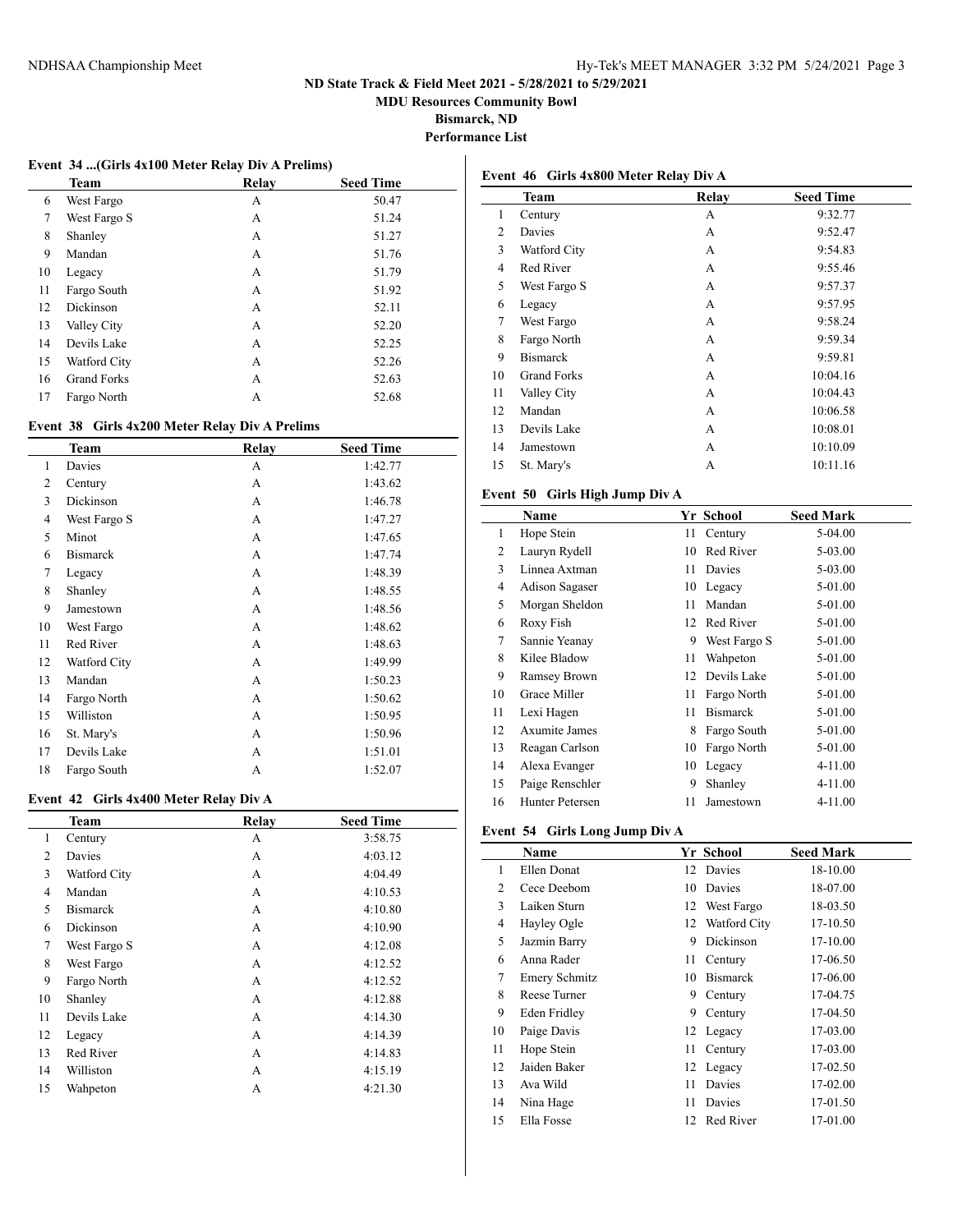**MDU Resources Community Bowl**

**Bismarck, ND Performance List**

#### **Event 54 ...(Girls Long Jump Div A)**

|    | Name                    |    | Yr School       | <b>Seed Mark</b> |
|----|-------------------------|----|-----------------|------------------|
| 16 | <b>Ashton Kinnebrew</b> | 12 | Century         | 17-01.00         |
| 17 | Kierra Orr              | 11 | Minot           | 17-00.00         |
| 18 | Brooklyn Buchholz       | 12 | Century         | 17-00.00         |
| 19 | Onya Kretchman          | 9  | Davies          | 16-11.00         |
| 20 | Breena Sand             | 11 | Legacy          | 16-10.00         |
| 21 | Karina Olson            | 10 | Valley City     | 16-10.00         |
| 22 | Ajaye Gill              | 9  | <b>Bismarck</b> | 16-10.00         |
| 23 | Shivani Shrestha        | 12 | Century         | 16-09.50         |
| 24 | Taylor Lee              | 12 | West Fargo      | 16-09.00         |
| 25 | Jill Engstrom           | 12 | Davies          | 16-09.00         |
| 26 | <b>Brooke Thorsness</b> | 12 | Fargo South     | 16-08.75         |
| 27 | Kendra Hirschkorn       | 10 | Century         | 16-08.25         |
| 28 | McKayla Lindbo          | 11 | Mandan          | 16-08.00         |
| 29 | MiKayla Kippen          | 12 | Minot           | 16-08.00         |
| 30 | Alyssa Eckroth          | 10 | Legacy          | 16-08.00         |
| 31 | Grace Miller            | 11 | Fargo North     | 16-05.00         |
| 32 | <b>Emily Just</b>       | 12 | <b>Bismarck</b> | 16-04.50         |

### **Event 58 Girls Triple Jump Div A**

 $\overline{a}$ 

|                | Name               |    | Yr School          | <b>Seed Mark</b> |
|----------------|--------------------|----|--------------------|------------------|
| 1              | Laiken Sturn       | 12 | West Fargo         | 37-07.75         |
| 2              | Hope Stein         | 11 | Century            | 37-06.00         |
| 3              | Paige Davis        | 12 | Legacy             | 37-05.00         |
| $\overline{4}$ | Ellen Donat        | 12 | Davies             | 36-03.50         |
| 5              | Lauren Hillman     | 12 | <b>Grand Forks</b> | 36-03.00         |
| 6              | Cayla Sailer       | 9  | Davies             | 35-11.50         |
| 7              | Linnea Axtman      | 11 | Davies             | 35-08.00         |
| 8              | Gracyn Brennan     | 11 | Century            | 35-04.00         |
| 9              | MiKayla Kippen     | 12 | Minot              | 35-02.00         |
| 10             | Mandie Picard      | 12 | <b>Bismarck</b>    | 35-00.00         |
| 11             | Hunter Petersen    | 11 | Jamestown          | 34-10.00         |
| 12             | <b>Emily Just</b>  | 12 | Bismarck           | 34-10.00         |
| 13             | Audrey Sundahl     | 12 | Minot              | 34-09.50         |
| 14             | Breena Sand        | 11 | Legacy             | 34-07.00         |
| 15             | <b>Bella Price</b> | 11 | Minot              | 34-06.50         |
| 16             | Mikkail Nehring    | 10 | Minot              | 34-05.00         |
| 17             | Kiana Malecha      | 10 | Davies             | 33-07.00         |
| 18             | Jocey Kriewald     | 12 | Valley City        | 32-00.50         |
| 19             | Amy Kringlie       | 12 | Davies             | 32-00.00         |

#### **Event 62 Girls Shot Put Div A**

|    | <b>Name</b>           |     | Yr School       | <b>Seed Mark</b> |
|----|-----------------------|-----|-----------------|------------------|
|    | Anthonett Nabwe       | 11  | Jamestown       | 48-01.00         |
| 2  | Jenna Hardy           |     | 12 Minot        | $42 - 03.00$     |
| 3  | Jadyn Feist           |     | 12 West Fargo S | 41-01.00         |
| 4  | Mary Schnell          | 11  | West Fargo      | 40-09.50         |
| 5  | Lindey Gullickson     |     | 12 Bismarck     | 39-10.00         |
| 6  | Erica Nelson          | 11. | Devils Lake     | 38-06.00         |
| 7  | Abby Fletcher         | 11  | Century         | 37-11.50         |
| 8  | Rebecca Kpor          |     | 12 West Fargo S | 37-06.00         |
| 9  | Olivia Schindler      |     | 12 Red River    | 37-04.00         |
| 10 | Jeanette Perez-Nelson | 11  | Legacy          | 37-04.00         |
| 11 | Mylie Trahan          | 10  | Century         | 37-04.00         |

| 12 | Moriku Hakim         | 12 | Shanley         | 37-01.00 |
|----|----------------------|----|-----------------|----------|
| 13 | Taylor Leingang      | 12 | Mandan          | 36-11.50 |
| 14 | Seely Stockmoe       | 9  | Shanley         | 36-11.00 |
| 15 | Adisyn Schenck       | 11 | West Fargo S    | 36-11.00 |
| 16 | Jaiden Baker         | 12 | Legacy          | 36-11.00 |
| 17 | Mya Garter           | 12 | <b>Bismarck</b> | 36-10.50 |
| 18 | Scout Woods          | 8  | Wahpeton        | 36-08.00 |
| 19 | Alician Garcia       | 12 | Watford City    | 36-06.00 |
| 20 | Jade Azure           | 12 | Red River       | 36-06.00 |
| 21 | Zoe Dallas           | 11 | Williston       | 36-05.00 |
| 22 | Kaylynn Red Tomahawk | 11 | <b>Bismarck</b> | 36-05.00 |
| 23 | Cailey Moton         | 9  | West Fargo      | 36-04.00 |
| 24 | Tayla Andersen       | 9  | <b>Bismarck</b> | 36-03.00 |
| 25 | Katelyn Rath         | 10 | <b>Bismarck</b> | 36-02.00 |
| 26 | Kaden Kerzman        | 12 | Davies          | 36-01.00 |
| 27 | Elsie Hardy          | 11 | Minot           | 35-09.00 |
| 28 | Aliya Selensky       | 10 | Legacy          | 35-07.00 |
| 29 | Julia Clements       | 11 | Legacy          | 35-06.00 |
| 30 | Jayda Krikorian      | 11 | <b>Bismarck</b> | 35-06.00 |

### **Event 66 Girls Discus Throw Div A**

|                | Name                   |    | Yr School          | <b>Seed Mark</b> |
|----------------|------------------------|----|--------------------|------------------|
| 1              | <b>Anthonett Nabwe</b> | 11 | Jamestown          | 137-10           |
| $\overline{c}$ | Elsie Hardy            | 11 | Minot              | 131-06           |
| 3              | Jenna Hardy            | 12 | Minot              | 129-11           |
| 4              | Kiera Oukrop           | 11 | St. Mary's         | 127-00           |
| 5              | Kaylynn Red Tomahawk   | 11 | <b>Bismarck</b>    | 126-00           |
| 6              | Jade Azure             | 12 | Red River          | 125-00           |
| 7              | Moriku Hakim           | 12 | Shanley            | 123-03           |
| 8              | Riley Faller           | 12 | Watford City       | 119-01           |
| 9              | Katelyn Rath           | 10 | <b>Bismarck</b>    | 118-08           |
| 10             | Scout Woods            | 8  | Wahpeton           | 117-10           |
| 11             | Megan Klein            | 12 | Century            | 114-04           |
| 12             | Jaiden Baker           | 12 | Legacy             | $113 - 11$       |
| 13             | Tayla Andersen         | 9  | <b>Bismarck</b>    | 112-11           |
| 14             | Lindey Gullickson      | 12 | <b>Bismarck</b>    | 112-07           |
| 15             | Erica Nelson           | 11 | Devils Lake        | $111 - 10$       |
| 16             | Taylor Leingang        | 12 | Mandan             | 111-08           |
| 17             | Mary Schnell           | 11 | West Fargo         | 111-04           |
| 18             | Alex Page              | 12 | Red River          | 111-03           |
| 19             | Cailey Moton           | 9  | West Fargo         | 110-11           |
| 20             | Myya Falcon            | 11 | Minot              | 110-11           |
| 21             | Olivia Schindler       | 12 | Red River          | 110-06           |
| 22             | Kaylee Baker           | 10 | <b>Grand Forks</b> | 110-01           |

### **Event 70 Girls Javelin Throw Div A**

|   | <b>Name</b>            |    | Yr School    | <b>Seed Mark</b> |
|---|------------------------|----|--------------|------------------|
|   | Taylor Leingang        |    | 12 Mandan    | 147-07           |
| 2 | Brooklynn Koenig       |    | 12 Davies    | 137-10           |
| 3 | Kaylee Lancaster       |    | 12 Red River | 130-00           |
| 4 | Cayla Sailer           |    | Davies       | 126-06           |
|   | <b>Anthonett Nabwe</b> | 11 | Jamestown    | 125-11           |
| 6 | Kate Busek             |    | 12 Shanley   | 125-00           |
|   | Mary Schnell           | 11 | West Fargo   | $117 - 10$       |
| 8 | Christa Habiger        | 11 | Wahpeton     | 116-10           |